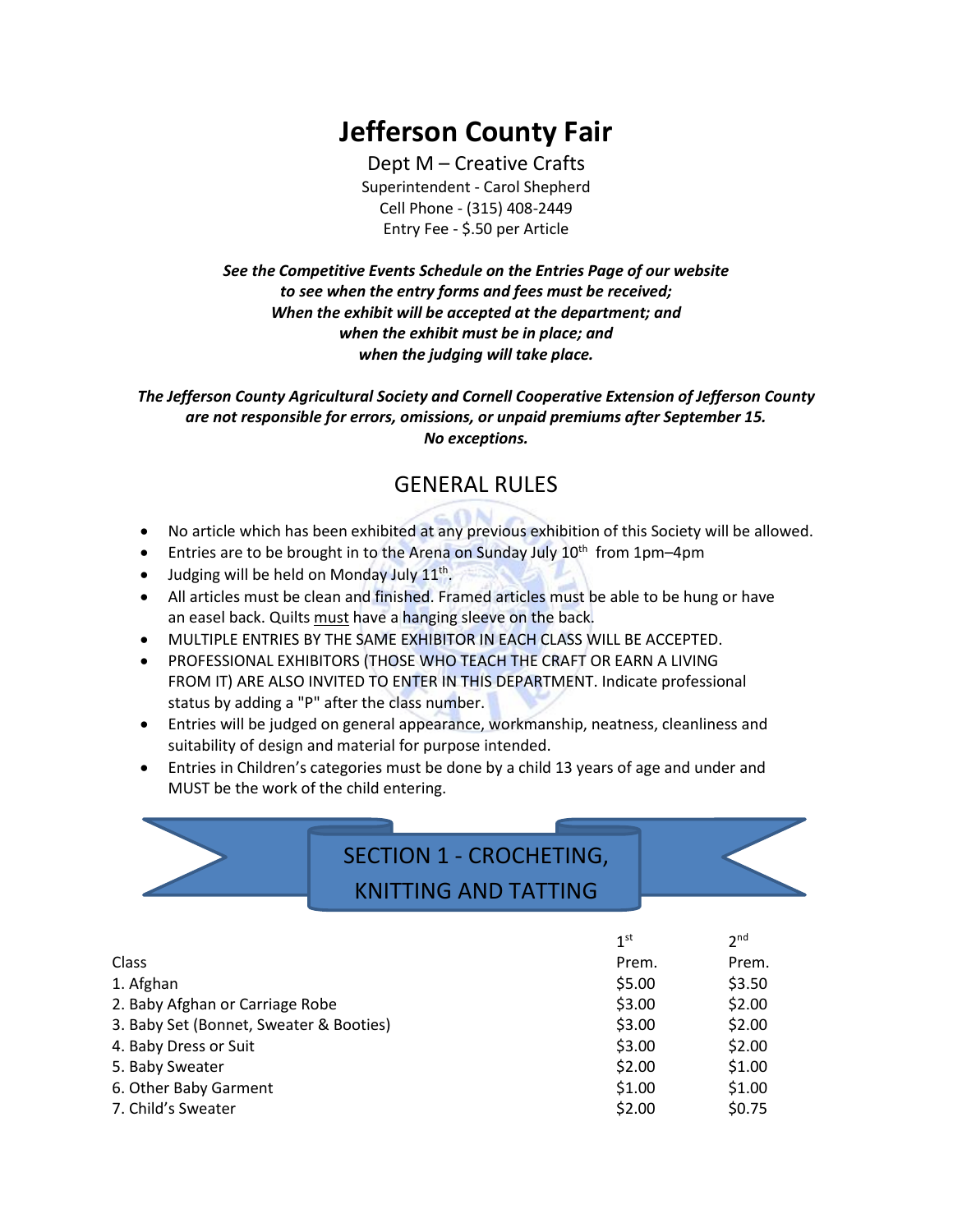| 8. Runner, Centerpiece, or Doily                | \$1.50 | \$1.00 |
|-------------------------------------------------|--------|--------|
| 9. Stole or Shawl                               | \$2.00 | \$1.00 |
| 10. Lace                                        | \$1.00 | \$0.75 |
| 11. Mittens or Gloves (1 entry of any one pair) | \$1.00 | \$0.75 |
| 12. Scarf                                       | \$1.00 | \$0.75 |
| 13. Hat                                         | \$1.00 | \$0.75 |
| 14. Any other crocheted, knit or tatted article | \$1.00 | \$0.75 |

| <b>SECTION 2 - EMBROIDERY</b> |  |
|-------------------------------|--|
|                               |  |

|                         | 1 <sup>st</sup> | 2 <sub>nd</sub> |
|-------------------------|-----------------|-----------------|
| Class                   | Prem.           | Prem.           |
| 1. Counted Cross Stitch | \$5.00          | \$3.50          |
| 2. Any other embroidery | \$1.00          | <b>SO.75</b>    |

SECTION 3 – QUILTING

SON O

#### **Machine quilting must be hand-guided and done by an exhibitor NOT programmable machine quilting.**

|                               | 1 <sup>st</sup> | 2 <sub>nd</sub> |
|-------------------------------|-----------------|-----------------|
| Class                         | Prem.           | Prem.           |
| 1. Pieced Quilt               |                 |                 |
| a. Hand Quilted               | \$5.00          | \$3.50          |
| b. Machine Quilted            | \$4.00          | \$3.00          |
| c. Tied                       | \$3.00          | \$2.00          |
| 2. Appliquéd Quilt            |                 |                 |
| a. Hand Quilted               | \$5.00          | \$4.00          |
| b. Machine Quilted            | \$4.00          | \$3.00          |
| 3. Baby Quilt or Wall Hanging | \$2.50          | \$1.50          |
| 4. Any other Quilted Article  | \$1.50          | \$1.00          |
| 5. Group Quilt                | \$1.50          | \$1.00          |
|                               |                 |                 |

|                           | <b>SECTION 4 - NEEDLEPOINT</b> |                 |                 |
|---------------------------|--------------------------------|-----------------|-----------------|
|                           |                                | 1 <sup>st</sup> | 2 <sub>nd</sub> |
| Class                     |                                | Prem.           | Prem.           |
| 1. Original Design        |                                | \$3.00          | \$2.00          |
| 2. Background Needlepoint |                                | \$2.00          | \$1.50          |

- 3. Stamped Design  $\frac{1}{2}$ . Stamped Design  $\frac{1}{2}$ . Stamped Design  $\frac{1}{2}$ . Stamped Design  $\frac{1}{2}$ .
- 4. Needlepoint on Plastic Canvas  $$1.00$  \$0.75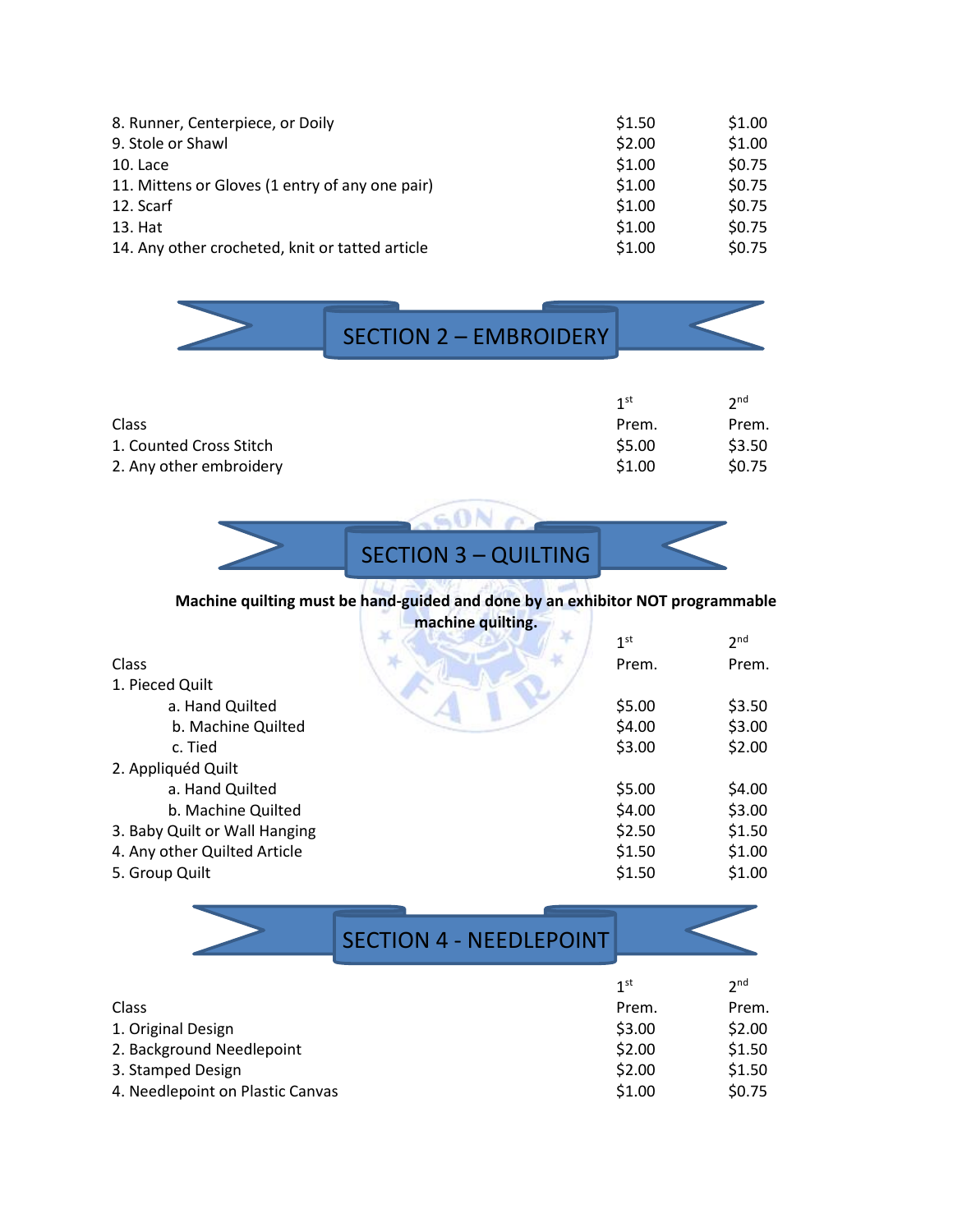|                          | <b>SECTION 5 - GARMENTS - SEWN</b> |                 |
|--------------------------|------------------------------------|-----------------|
|                          | 1 <sup>st</sup>                    | 2 <sub>nd</sub> |
| Class                    | Prem.                              | Prem.           |
| 1. Dress                 | \$4.00                             | \$3.00          |
| 2. Formal or Party Dress | \$5.00                             | \$3.50          |
| 3. Skirt                 | \$2.50                             | \$1.50          |
| 4. Blouse or shirt       | \$2.50                             | \$1.50          |
| 5. Any Other             | \$1.00                             | \$0.75          |

 $\overline{a}$ 

|                                                                                                                                                     | <b>SECTION 6 - CHILDREN'S GARMENTS</b><br>- SEWN            |                                                                            |                                                                            |
|-----------------------------------------------------------------------------------------------------------------------------------------------------|-------------------------------------------------------------|----------------------------------------------------------------------------|----------------------------------------------------------------------------|
| Class<br>1. Party Dress<br>2. Any Other                                                                                                             |                                                             | 1 <sup>st</sup><br>Prem.<br>\$2.50<br>\$1.00                               | 2 <sup>nd</sup><br>Prem.<br>\$2.00<br>\$0.75                               |
|                                                                                                                                                     | <b>SECTION 7 - LATCH -HOOK &amp;</b><br><b>PUNCH NEEDLE</b> |                                                                            |                                                                            |
| Class<br>1. Original Design - Rug<br>2. Stamped Design - Rug<br>3. Hooked Rug - Material<br>4. Original Design - Other<br>5. Stamped Design - Other |                                                             | 1 <sup>st</sup><br>Prem.<br>\$4.00<br>\$3.00<br>\$3.00<br>\$2.50<br>\$2.00 | 2 <sup>nd</sup><br>Prem.<br>\$3.00<br>\$2.00<br>\$2.00<br>\$2.00<br>\$1.50 |

|                                | <b>SECTION 8 - BASKET WEAVING</b> |                 |                 |  |
|--------------------------------|-----------------------------------|-----------------|-----------------|--|
|                                |                                   | 1 <sup>st</sup> | 2 <sub>nd</sub> |  |
| <b>Class</b>                   |                                   | Prem.           | Prem.           |  |
| 1. Hand Woven - larger than 4" |                                   |                 |                 |  |
| a. Plain                       |                                   | \$4.00          | \$3.00          |  |
| b. Decorated                   |                                   | \$5.00          | \$4.00          |  |

 $\overline{\phantom{0}}$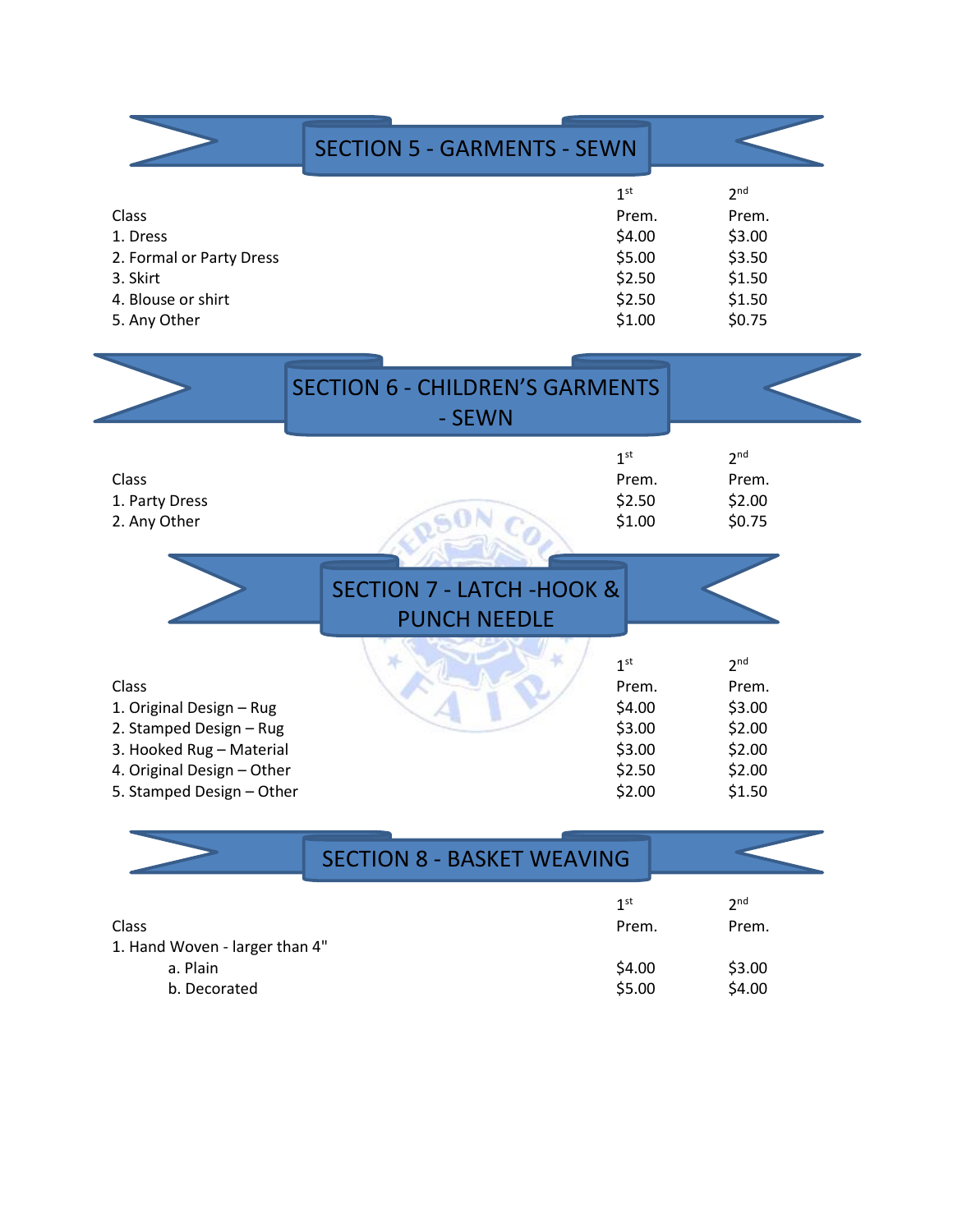### SECTION 9 - DOLLS & STUFFED ANIMALS

|                                        | 1 <sup>st</sup> | 2 <sub>nd</sub> |
|----------------------------------------|-----------------|-----------------|
| <b>Class</b>                           | Prem.           | Prem.           |
| 1. Hand-made dolls including clothing  | \$5.00          | \$3.50          |
| 2. Doll clothing - Sewn                | \$3.00          | \$2.00          |
| 3. Doll Clothing - Knit or Crocheted   | \$3.00          | \$2.00          |
| 4. Stuffed Animals - Sewn              | \$3.00          | \$2.00          |
| 5. Stuffed Animals - Knit or Crocheted | \$3.00          | \$2.00          |

### SECTION 10 - MISCELLANEOUS CRAFTS

|                                                                 | 1 <sup>st</sup> | 2 <sub>nd</sub> |
|-----------------------------------------------------------------|-----------------|-----------------|
| <b>Class</b>                                                    | Prem.           | Prem.           |
| 1. Floral Arranging                                             |                 |                 |
| a. Wreath or swag                                               | \$4.00          | \$3.00          |
| b. Basket or other container                                    | \$4.00          | \$3.00          |
| c. Corsage or Boutonnière                                       | \$2.00          | \$1.00          |
| d. Bridal Bouquet                                               | \$4.00          | \$3.00          |
| 3. Decorative Painting                                          | \$5.00          | \$3.50          |
| 4. Wood working - Any hand-made and finished piece not over 36" |                 |                 |
| in all dimensions                                               | \$5.00          | \$3.50          |
| 5. Wearable Art                                                 |                 |                 |
| a. Painted Garment                                              | \$4.00          | \$3.00          |
| b. Embroidered/cross stitched garment                           | \$4.00          | \$3.00          |
| c. Appliquéd or reverse-appliquéd garment                       | \$4.00          | \$3.00          |
| d. Smocked Garment or other item                                | \$4.00          | \$3.00          |
| 6. Stained Glass                                                | \$3.00          | \$2.00          |
| 7. Jewelry                                                      |                 |                 |
| a. necklace                                                     | \$5.00          | \$3.50          |
| b. bracelet                                                     | \$5.00          | \$3.50          |
| c. earrings                                                     | \$5.00          | \$3.50          |
| 8. Any other craft                                              | \$2.00          | \$1.00          |